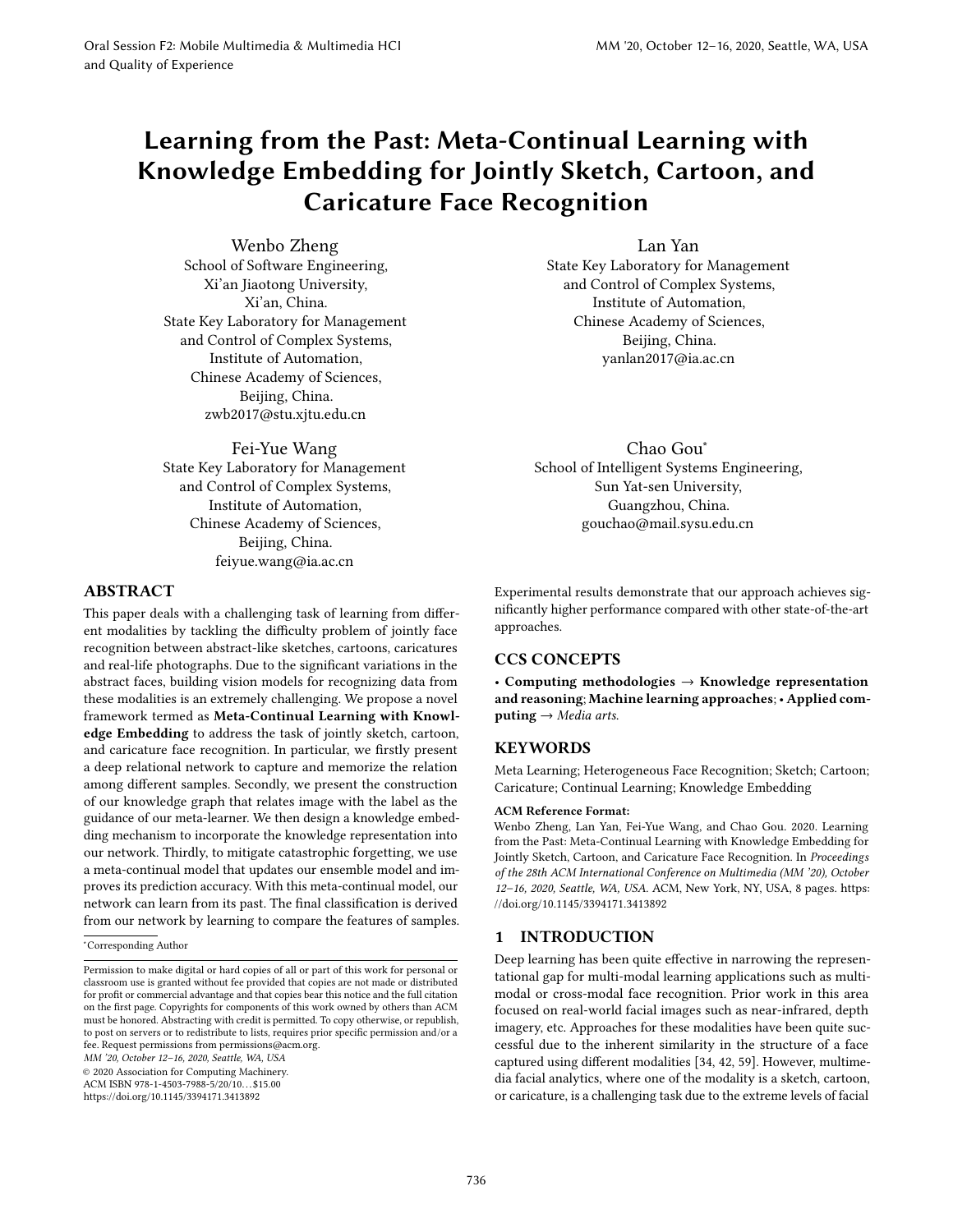appearance variations (e.g., exaggerations, point of view, appearance, and the underlying artistic style) [27].

ĸ h ĸ h ĸ Cartoon Face Recognition

Figure 1: Illustration of The Heterogeneous Face Task. It consists of five task, i.e., photograph to sketch recognition, sketch to photograph recognition, photograph to caricature recognition, caricature to photograph recognition, cartoon face recognition. In the settings of this paper, we consider the above five tasks as a whole, i.e., the recognition of jointly sketch, cartoon, and caricature face.

Given the heterogeneous nature of photographs and its abstract faces (i.e., sketches/cartoons/caricatures) stemming from different generation mechanisms (i.e., intensity by digital sensor vs. drawing by hand) [10, 38, 56, 56], there can be large geometric deformations and texture differences between a face photograph and its associated abstract faces [19, 41, 57]. These factors make abstract face recognition a challenging heterogeneous face recognition problem [8]. In this paper, we focus on the recognition of jointly sketch, cartoon, and caricature face, as shown in Figure 1. In general, there are three main challenges for this heterogeneous face recognition:

(1) Many variations can influence recognition, such as facial appearance exaggerations and distortions, point of view, appearance, and the underlying artistic style.

(2) While joint training a model for sketch, cartoon, and caricature face recognition, the learning of the later tasks may degrade the performance of the models learned for the earlier tasks.

(3) Photographs and abstract faces in the datasets are limited. What's more, for these images, it seems to be implicitly related [29].

In contrast, even though there is a lot of variations in abstract faces beyond realism, humans are very good at recognizing the subjects. Why can human beings recognize abstract faces quickly and accurately with very little direct supervision or none at all? Probably because human beings can use the experience from the past to learn [44, 53-55, 58, 60], and the network can't. And isn't this one of the mechanisms of meta-learning [43]? We may use this mechanism to solve the above first issue. So, why don't we use the principle of meta-learning to build a network for heterogeneous face recognition?

Besides, our human brains seem to have this remarkable ability to learn lots of different tasks without any of them negatively interfering with each other [13, 33]. Continual learning algorithms try to achieve this ability for the neural networks and to solve the catastrophic forgetting problem [36]. We may use this algorithm to solve the above second issue. Thus, why does not use continual learning for jointly training in heterogeneous face recognition?

Furthermore, to address the third issue, facing limited information, humans still can learn to understand this scenario, due they acquire knowledge by integrating implicit relations [6]. In particular, they learn referents in knowledge by statistically matching words with occurrences of images in the environment [40]. Traditional recognition models, however, are usually developed based on single modalities or tasks with limited access to this implicit relations. Since a crucial aspect of traditional recognition model is to learn appropriate representations for designated tasks, it seems particularly important to combine implicit relations also in learning these representations. Isn't this exactly the problem that knowledge embedding [46] devote to solving? Why not design knowledge embedding to embed the implicit relations among data into our model?

To address the issues mentioned above, in this paper, we propose a novel meta-continual learning-based model for jointly sketch, cartoon, and caricature face recognition, which exploits knowledge embedding strategy in the whole process. We build a two-branch relation network via meta-continual learning. First, we use the embedding approach to do feature extraction of training images. In this process, we design knowledge embedding to guide our network. Then, to compare the features, we design a relation model that determines if they are from matching categories or not. Finally, to mitigate catastrophic forgetting, we design a meta-continual model that updates our whole model and improves the accuracy of its predictions. Experimental results show that our model performs better than similar works, and has strong robustness. The qualitative discussion suggests that the meta-learning-based proposed strategy achieves significantly higher performance compared with other meta-learning-based methods.

In summary, our main contributions are as follows:

 $\Leftrightarrow$  We propose a novel and unified approach to achieve jointly sketch, cartoon, and caricature face recognition. To the best of our knowledge, this is the first attempt to study a jointly heterogeneous face recognition with respect to sketch, cartoon, and caricature simultaneously. Experimental results show that the proposed approach has strong robustness and outperforms existing similar methods.

☼ We design a novel knowledge embedding mechanism to unify a knowledge graph with deep networks to facilitate heterogeneous faces recognition, with injecting the mined implicit relations among data into deep networks. To the best our knowledge, this is the first attempt to study heterogeneous faces recognition method based on this knowledge embedding.

☼ We present a novel meta-learning-based approach to learn the discriminative features cross different datasets.

☼ We design a novel strategy combing meta-learning with continual learning to learn how to guide the optimization of neural

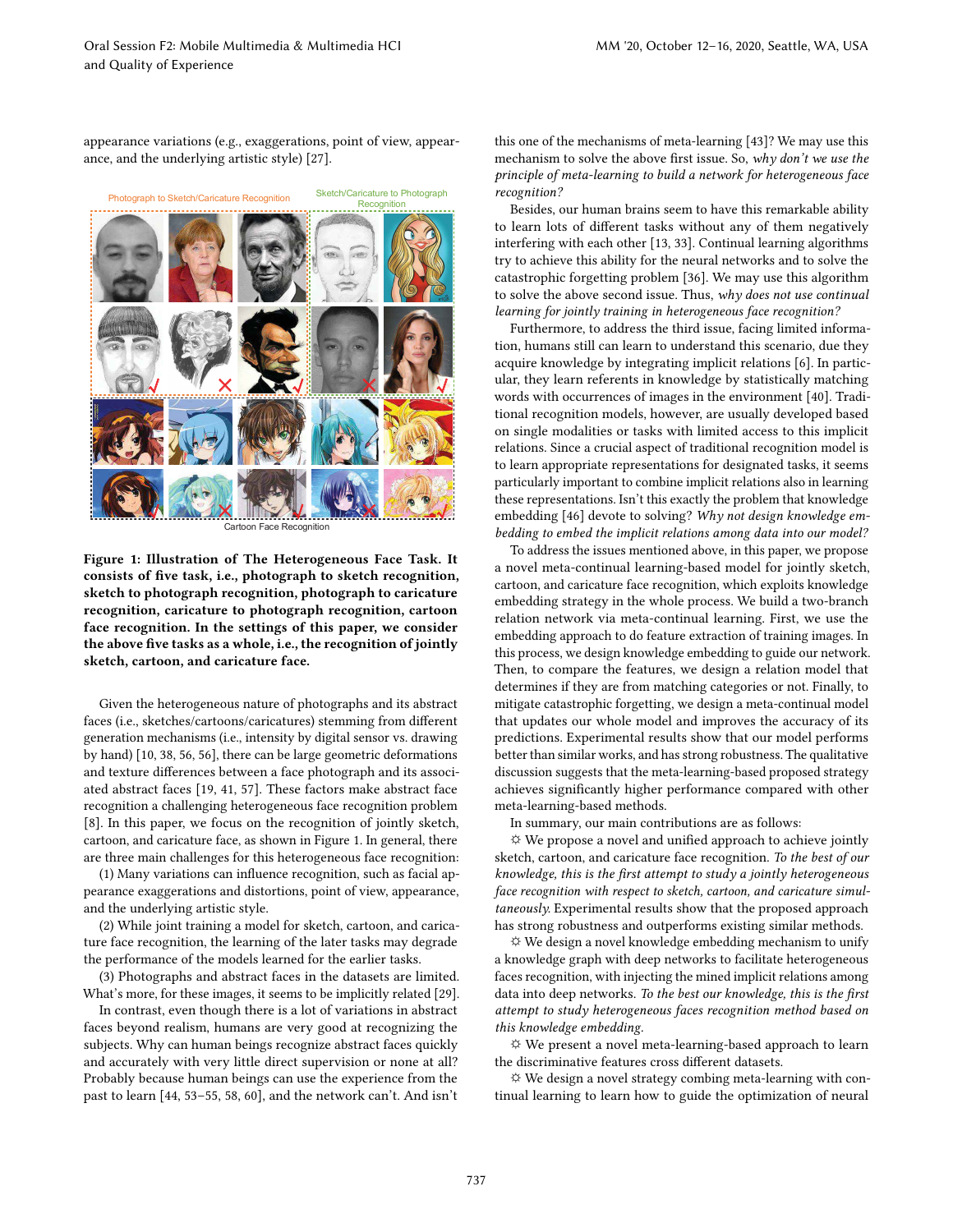

Figure 2: The Framework of Our Relation Network. It contains three modules: a network and knowledge-based representation learning model, a relation model, a metacontinual learning model. The network and knowledgebased representation learning model  $\mathscr{F}_{\theta}$  parametrized by  $\theta$ produces feature maps to represent feature extraction function. The relation model  $J_{relation}(\cdot)$  represents the similarity between sample and query, which are from training set during the training phase, and from support set and query set, during the test phase, respectively. The meta-continual learning model  $\mathcal{F}_{\theta}$  updated by weight  $\mathcal W$  updates the whole model towards learning on new data quickly while minimizing forgetting, and produces the final results.

network parameters for the problem of catastrophic forgetting, commonality and robustness cross different domains.

# 2 PROPOSED APPROACH

### 2.1 Problem Definition

We consider the problem of heterogeneous face recognition (sketch, cartoon, and caricature face recognition) as meta-continual classifier learning. The model is shown in Figure 2.

Notations The whole model consists of two phases: meta-training and meta-testing. In meta-training, our training data  $\mathcal{D}_{meta-train}$  =  $\{(x_i, y_i)\}_{i=1}^n$  from a set of classes  $C_{train}$  are used for training a classifier, where  $x_i$  is a image,  $y_i \in C_{train}$  is the corresponding person (label), and  $n$  is the number of training samples. In meta-testing, a support set of v labeled examples  $\mathcal{D}_{\text{support}} = \{(x_j, y_j)\}^v_{j=1}$  from a set of new classes  $C_{test}$  is given, where  $x_j$  is a image for testing, and  $y_i \in C_{test}$  is the corresponding person (label). The goal is to predict the labels of a query set  $D_{query} = \{(x_j)\}^{v+q}$  j=v+1, where  $q$  is the number of queries. This split strategy of training and support set aims to simulate the support and query set that will be encountered at test time. Further, we use the meta-learning on the training set to transfer the extracted knowledge to the support set. It aims to perform the model's learning on the support set better and classify the query set more successfully.

Learning to Continually Learn In the setting of meta-continual classifier learning, we divide the sake of traning representation learning into two goals, one is how to better obtain effective features and classification results for each task, the other is how to build on top of existing knowledge to learn on new data quickly while minimizing forgetting for all tasks. For the training set  $\mathcal{D}_{\rm meta-train},$ we define the sample set as  $X = \{(x_i)\}_{i=1}^n$ , where  $X \in \mathcal{X} \subseteq \mathbb{R}^+$ .



Figure 3: The Architecture of Our Relation Network. First of all, we use our network to extract the features of image, and get the image feature f $^{network}$  . Meanwhile, we construct our knowledge graph that relates images with corresponding label using label information to get knowledge embedding vector  $f^{knowledge}$ . Then, we use the gated mechanism to fuse the  ${\mathbf f}^{network}$  and  ${\mathbf f}^{knowledge},$  and get the knowledgebased representation feature f. Finally, we apply the relation model and the meta-continual learning model.

Our objective is to predict their regression labels, i.e.,  $Y = \{y_i\}^n_{i=1}$ , where  $Y \in \mathcal{Y}$ . We achieve our goal by learning a mapping function  $\mathcal{F} : \mathcal{X} \to \mathcal{Y}$ . For each task, we define a mapping function  $\mathscr{F}_{\theta}:\mathcal{X}\rightarrow\mathcal{Y}$  parametrized by  $\theta$  to learn the discriminative features and achieve the classification effectively. If we regard all tasks as a whole, for all tasks, we define a mapping function  $\mathscr{F}_{\mathscr{W}}:\mathcal{X}\rightarrow\mathcal{Y}$ updated by weight  $W$  to learn on new data quickly while minimizing forgetting. Obviously, these two functions composes the function  $\mathscr{F}$ :  $\mathscr{F} = \mathscr{F}_{\mathscr{W}}(\mathscr{F}_{\theta}(X))$ .

More concretely, given task  $\mathscr T$  sampled from task distribution  $p(\mathscr{T})$ , let Loss  $\in \mathscr{Y} \times \mathscr{Y} \to \mathbb{R}$  be the function that defines loss between a prediction  $y_j$  and target  $y_i$  as  $Loss(y_j, y_i)$ . If we assume that inputs X are seen proportionally to some density  $\mu : X \rightarrow$ [0,  $\infty$ ), then we want to minimize the total loss  $\mathscr{L}_{total}$  for all tasks:

$$
\mathcal{L}_{total}(\mathcal{W}, \theta) = \mathbb{E}[Loss(\mathcal{F}(X), Y)] =
$$
  

$$
\int \left[ \int [Loss(\mathcal{F}(x), y)p(y|x)dy] \right] \mu(x)d(x)
$$
 (1)

where  $\mathcal W$  and  $\theta$  represent the set of parameters that are updated to minimize the total loss. To this end , we limit ourselves to learning by online updates on a single  $k$  length trajectory sampled from  $p((\mathscr{S}_k | (\mathscr{T}), \text{where } \mathscr{S}_k = \{(x_i, y_i)\}^{i+k-1}$   $(k < n+1)$ .

# 2.2 Knowledge Graph Construction and Representation

In this subsection, we construct our knowledge graph that relates images with corresponding person (label). For the construction of our knowledge graph, we use the GGNN [24] method. Built upon it, we use the GGNN to propagate node message through the graph and compute a feature vector for each node. All the feature vectors are then concatenated to generate the representation for the knowledge graph.

Principle of GGNN GGNN [24] is an end-to-end trainable network architecture that can learn features for arbitrary graphstructured data by iteratively updating node representation in a recurrent fashion. Formally, the input is a graph represented as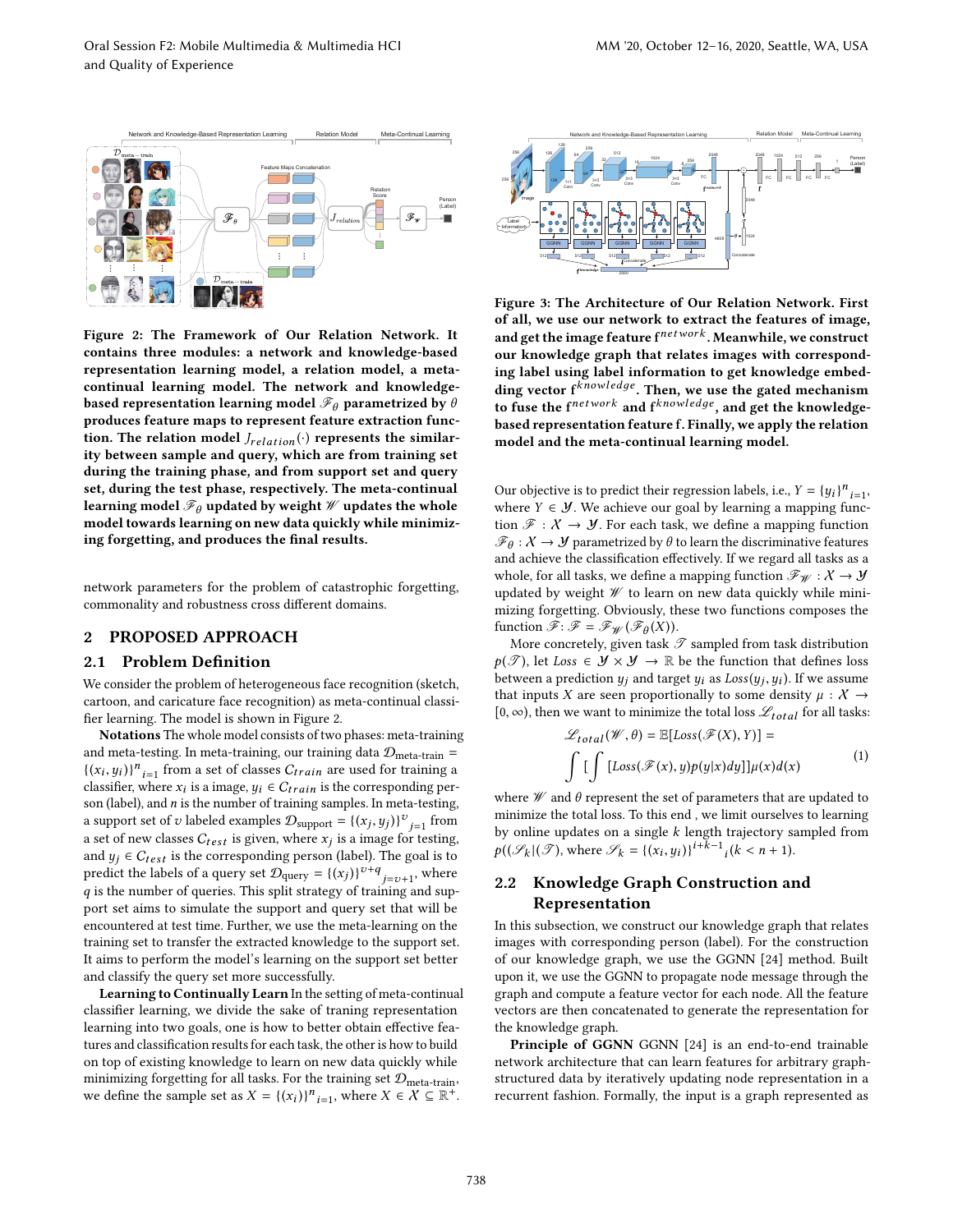$G = \{V, A\}$ , in which V is the node set and A is the adjacency matrix denoting the connections among these nodes. We define t is the time step of conducting the knowledge graph. At  $t = 0$ , input feature vectors  $x_v$  that depends on the special task is initialized as the hidden state. Then, at time-step  $t$ , we define  $\mathbf{h_v}^t$  as the hidden state. For each node  $v \in V$ , the basic propagation recurrent process is formulated as

$$
\begin{aligned} \mathbf{h}_{\upsilon}{}^{0} &= \mathbf{x}_{\upsilon} \\ \mathbf{a}_{\upsilon}{}^{t} &= \mathbf{A}_{\upsilon}{}^{T}[\mathbf{h}_{1}{}^{t-1} \cdots \mathbf{h}_{|\mathbf{V}|}{}^{t-1}]^{T} + \mathbf{b} \\ \mathbf{h}_{\upsilon}{}^{t} &= gate(\mathbf{a}_{\upsilon}{}^{t}, \mathbf{h}_{\upsilon}{}^{t-1}) \end{aligned} \tag{2}
$$

where  $A_v$  is a sub-matrix of A represents the connections of node  $v$  with its neighbors, and *qate* denotes gated update mechanism, which is defined as:

$$
\mathbf{z}_{v}^{t} = \sigma(\mathbf{W}^{z} \mathbf{a}_{v}^{t} + \mathbf{U}^{z} \mathbf{h}_{v}^{t-1})
$$
  
\n
$$
\mathbf{r}_{v}^{t} = \sigma(\mathbf{W}^{r} \mathbf{a}_{v}^{t} + \mathbf{U}^{r} \mathbf{h}_{v}^{t-1})
$$
  
\n
$$
\tilde{\mathbf{h}}_{v}^{t} = \tanh(\mathbf{W} \mathbf{a}_{v}^{t} + \mathbf{U}(\mathbf{r}_{v}^{t} \odot \mathbf{h}_{v}^{t-1}))
$$
  
\n
$$
\mathbf{h}_{v}^{t} = (1 - \mathbf{z}_{v}^{t}) \odot \mathbf{h}_{v}^{t-1} + \mathbf{z}_{v}^{t} \odot \tilde{\mathbf{h}}_{v}^{t}
$$
\n(3)

where  $\odot$ ,  $\sigma$  and tanh are the element-wise multiplication operation, the logistic sigmoid and hyperbolic tangent functions, respectively.

The propagation process is repeated until our fixed iteration T. During this process, we update the representation of each node based on its history state and the message sent by its neighbors. Thus, we can obtain the final hidden states  $\{ {\bf h_1}^T, {\bf h_2}^T, \ldots, {\bf h_{|V|}}^T \}.$ All in all, the computation process of equation (2) can be reduced to  $\mathbf{h}_{\upsilon}{}^{t}$  = GGNN( $\mathbf{h}_{1}{}^{T}, \mathbf{h}_{2}{}^{T}, \ldots, \mathbf{h}_{|\mathbf{V}|}{}^{T}; \mathbf{A}_{\upsilon}$ ). Similar to [15], we employ an output network that is implemented by a fully-connected layer o, to compute node-level feature, expressed by

$$
\mathbf{o}_{v} = o([\mathbf{h}_{v}^{T}, \mathbf{x}_{v}]), v = 1, 2, 3, \cdots |\mathbf{V}|
$$
 (4)

A Case of Constructing Image-Person GGNN Distinctly, we need to construct two knowledge graphs of which one relates images with corresponding person (label). Given dataset that covers  $C_{train}$  classes and *n* images, the graph has a node set V with  $C_{train}$  + *n* elements. Similar to [4], we define the  $C_{train} \times n$  matrix  $S_{Person\&Image}$  that denotes the confidence that this class has the image and its value range is [0, 1]. Then, we can get the adjacency matrix  $A_{Person\&Image}$  expressed as

$$
A_{Person\&Image} = \left[ \begin{array}{cc} \mathbf{0}_{C_{train} \times C_{train}} & \mathbf{S}_{Person\&Image} \\ \mathbf{0}_{C_{train} \times n} & \mathbf{0}_{n \times n} \end{array} \right] \tag{5}
$$

where  $0$  is a zero vector with dimension  $\cdot$ .

Finally, by this way, we can get the knowledge graph  $\mathcal{G}_{Person\&Image}$  $= \{V_{Person\&Image}, A_{Person\&Image}\}.$ 

Knowledge Graph Representation After building the knowledge graph, we employ the GGNN to propagate node message through the graph and compute a feature vector for each node. All the feature vectors are then concatenated to generate the final representation for the knowledge graph.

We count the probabilities of all possible relationships given images and person in dataset, which are denoted  $S = \{s_0, s_1, \dots, s_L\}$ . We initialize the node refers to the image  $i$  with  $s_i$ , and the node refers to each person with a zero vector. Thus, we can get the input

feature for each node can be represented as

$$
\mathbf{x}_{v} = \begin{cases} [s_{i}, \mathbf{0}_{n-1}] & \text{if node } v \text{ refers to one image } i \\ [0_{n}] & \text{if node } v \text{ refers to one person} \end{cases}
$$
 (6)

where  $0$ . is a zero vector with dimension  $\cdot$ .

After  $T$  iteration, according to the principle of the GGNN, we can get the node-level feature  $\mathbf{o}_v{}^{Person\&Image}$  computed by Eq.(4). Finally, these features are concatenated to produce the final knowledge representation f<sup>knowledge</sup>.

## 2.3 Network-Based Representation Learning

Our network architecture is shown in Figure 3. Figure 3 describes a traditional process of convolution and pooling. We use the 6 layer network architecture. Taking an image as input, the output of the 6-th pooling layer is a 2048-dimensional vector, which we regard as network features. The kernels of network change in turns:  $3 \times 256 \times 256 \rightarrow 128 \times 128 \times 128$  (Convolution, kernel size:  $1 \times 1$ )  $\rightarrow$  256  $\times$  64  $\times$  64 (Convolution, kernel size: 3  $\times$  3)  $\rightarrow$  512  $\times$  32  $\times$  32 (Convolution, kernel size:  $3 \times 3$ )  $\rightarrow$  1024  $\times$  16  $\times$  16 (Convolution, kernel size:  $3 \times 3$ )  $\rightarrow$  256  $\times$  8  $\times$  8. Then, we apply the fully connected layer to change into 2048-dimensional vector, denoted as  ${\bf f}^{network}.$ 

# 2.4 Knowledge-Based Representation Learning

We introduce the gated mechanism that embeds the knowledge representation to enhance the representation learning, considering suppressing non-informative features and allowing informational features to pass under the guidance of the our knowledge graph, similar to [5], we introduce a gated mechanism expressed as

$$
\mathbf{f} = \sigma(g(\mathbf{f}^{network}, \mathbf{f}^{knowledge})) \odot \mathbf{f}^{network} \tag{7}
$$

where  $\sigma$  is the logistic sigmoid,  $\odot$  denotes the element-wise multiplication operation,  $q$  is a neural network that takes the concatenation of the feature of the final knowledge embedding and the feature of extracting by using the feature fusion network. It is implemented by two stacked fully connected layers.

#### 2.5 Meta-learning Model

As illustrated in Figure 2, we define the function  $\mathscr{F}_{\theta}$  represents feature extraction function using network and knowledge-based representation learning, i.e., the output of  $\mathscr{F}_{\theta}$  is  $\mathbf{f}$ , and the function C represents feature concatenation function.

**Relation Model** Suppose sample  $x_j \in \mathcal{D}_{support}$  and sample  $x_i \in \mathcal{D}_{meta-train}$ , the concatenated feature map of the training and testing sets is used as the relation model  $J_{relation}(\cdot)$  to get a scalar in range of 0 to 1 representing the similarity between  $x_i$  and  $x_j$ , which is called relation score. Suppose we have one labeled sample for each of  $n$  unique classes, our model can generate  $n$  relation scores Judge<sub>i,j</sub> for the relation between one support input  $x_j$  and training sample set examples  $x_i$ :

The f of 
$$
x_i
$$
 The f of  $x_j$   
\n
$$
Judge_{i,j} = J_{relation}(C(\overbrace{\mathcal{F}_{\theta}(x_i)}^{\mathcal{F}_{\theta}(x_i)}, \overbrace{\mathcal{F}_{\theta}(x_j)}^{\mathcal{F}_{\theta}(x_j)}))
$$
\n
$$
i = 1, 2, \cdots, n
$$
\n(8)

Furthermore, we do the operation of the element-wise sum over representation learning outputs of all samples from each training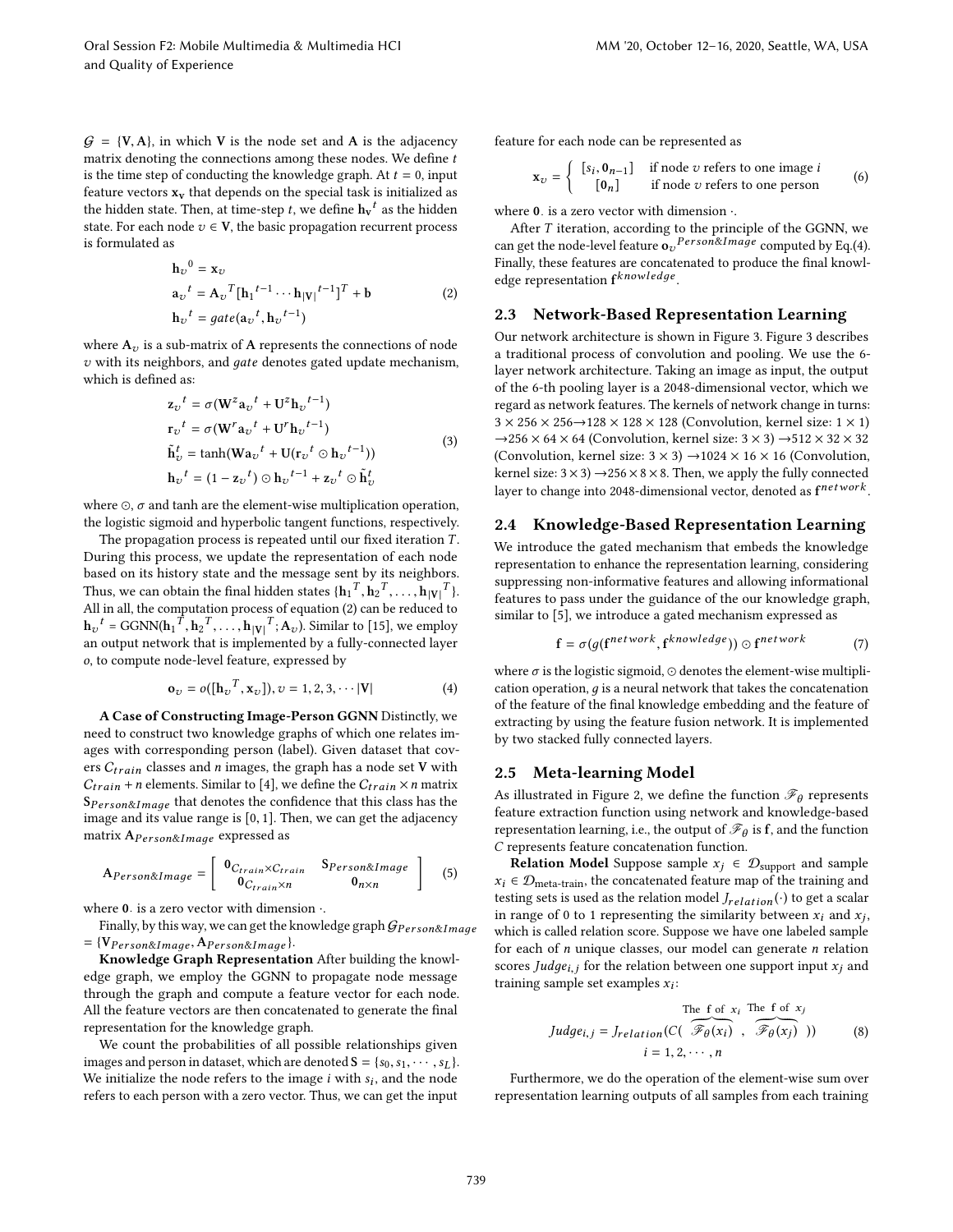class to form this class's feature map. This pooled class-level feature map is concatenated with the feature map of the test image as above.

Objective Function of Each Task We use mean square error (MSE) loss to train our model, regressing the relation score  $Judge_{i,i}$ to the ground truth: matched pairs have similarity 1 and the mismatched pair have similarity 0.

$$
Loss(\mathcal{F}_{\theta}(x_i; x_j), \{y_i; y_j\}) = \arg\min \sum_{i=1}^{n} \sum_{j=1}^{m} (Judge_{i,j} - (y_i == y_j))
$$
\n(9)

We design the two fully-connected layers to relation model. We use two fully-connected layers to have 1024 and 512 outputs, respectively, followed by a sigmoid function to get the final similarity scores mentioned in Eq. (9).

### 2.6 Meta-Continual Learning Model

After the process of learning the function  $\mathscr{F}_{\theta},$  where  $\theta$  is learned by minimizing Loss and then later fixed at meta-test time, we learn  $\mathcal{F}_{\mathcal{W}}$  for  $\mathcal{L}_{total}$  from a single trajectory  $\mathcal{S}$  using fully online SGD updates in a single pass. We design the two fully-connected layers to meta-continual learning model treated as  $\mathcal W$ . We use two fullyconnected layers to have 256 and 1 outputs, respectively.

Objective Function of All Tasks Therefore, our total objective is defined as:

$$
\min_{\mathcal{W}, \theta} \sum_{\mathcal{F}_i \sim p(\mathcal{F})} \mathcal{L}_{total}(\mathcal{W}, \theta) =
$$
\n
$$
\sum_{\mathcal{F}_i \sim p(\mathcal{F})} \sum_{\mathcal{P}_k \sim p(\mathcal{F}_k | \mathcal{F}_i)} [\mathcal{L}_{total_i}(U(\mathcal{W}, \theta, \mathcal{S}_k^{\ z}))]
$$
\n(10)

where  $\mathcal{S}_k^z = \{ (x_i^z, y_i^z) \}^{i+k-1}$  and z is the statue (meta-train or support) of  $\mathscr{S}_k$ .  $U(\mathscr{W}, \theta, \mathscr{S}_k^z)$  =  $(\mathscr{W}_k, \theta)$  represents an update function where  $\mathscr{W}_k$  is the weight vector after  $k$  steps of stochastic gradient descent.

# 3 EXPERIMENTAL RESULTS

In this section, we conduct experiments on three kind datasets (sketch datasets, cartoon datasets, and caricature datasets) to evaluate the performance of the proposed approach. Compared with the state-of-the-art models on these datasets, our approach yields better performance in term of accuracy (Acc.).

#### 3.1 Experimental Setup

In this subsection, we describe the implementation details.

We resize the images from the three kind datasets to  $256 \times 256 \times 3$ . In sketch/caricature face recognition, we randomly choose 80 real face images and 80 corresponding sketches/caricatures of the 80 subjects for training, and the remaining samples of these 80 subjects are used in test. In cartoon face recognition, we randomly choose 16000 (8000×2) cartoon-face images of the 8000 subjects to construct a training set, and the remaining samples of these 8000 subjects are used as a test set. We randomly choose 10 times as per the above strategy and take the average recognition accuracy for comparison.

Knowledge Graph Construction and Representation For the GGNN model, the dimension of the hidden state is set as 4098 and that of the output feature is set as 512. The iteration time  $T$  is set as 5. GGNN is trained with ADAM following [28]. We get the 2560 (512  $\times$  5) -dimensional knowledge embedding vector  ${\bf f}^{knowledge}$ .

Knowledge-Based Representation Learning We build two stacked fully connected layers in which the first one is 4608 (2048+ 2560) dimension to 1024 dimension followed by the hyperbolic tangent function while the second one is 1024 dimension to 2048.

Our Network Setting For all components, we use Adam optimizer [21] with a learning rate of 0.001 and a decay for every 50 epochs. We train 1000 epochs when the loss starts to converge.

# 3.2 Comparison with the State-of-the-Art Methods

We compare the state-of-the-art approaches with ours on these three kind datasets. In this subsection, "Ours  $w/o$  GGNN" means a variant of Ours, which only using network-based representation learning and not using knowledge graph and knowledge-based representation learning.

#### Sketch Face Recognition

We evaluate our approach on two tasks in sketch datasets: photograph to sketch recognition and sketch to photograph recognition on CUFS dataset [30, 47], CUFSF dataset [47, 52], IIIT-D Sketch dataset [2], PRIP-VSGC dataset [3, 18], PRIP-HDC dataset [23], MGDB dataset [35], UoM-SGFS dataset [16], and VIPSL dataset [37] respectively. The photograph to sketch recognition here is: given real faces of a public figure, we can recognize all the sketch faces of that public figure from a dataset of the sketch. Sketch to photograph recognition here is given sketch faces of that public figure, we can recognize all real face of a public figure from a dataset of the sketch.

Baselines for Sketch Face Recognition We compare against various state-of-the-art baselines for sketch face recognition, including CAL-HFR [25], DVR [50], DLFace [39], LightCNN+DVG [14], IACycleGAN [12], ASPT [51], and RCN [11].

Photograph to Sketch Recognition Table 1 shows the results of baselines and ours for photograph to sketch recognition.

Effect of Proposed Knowledge Embedding. For evaluating the impact of our approach, we compare results reported in row-"Ours w/o GGNN" and row-"Ours". Our method utilizes the same loss functions and features used in row-"Ours w/o GGNN" for a fair comparison. We observe that the proposed approach improves performance consistently in all cases. It is evident that using knowledge embedding can enhance the effectiveness of our approach.

Effect of Our Approach. From Table 1, it is evident that our approach is better than others. Specifically, ours is 11.6%, 15.1%, 19.8%, 24.8%, 33.3%, 28.1%, and 35.5% higher than CAL-HFR, DVR, DLFace, LightCNN+DVG, IACycleGAN, ASPT, and RCN, on the CUFS dataset, respectively. Besides, in other sketch datasets, there are similar scenarios as the above. From above, our approach is more effective and robust than the state-of-the-arts approaches for the task of the photograph to sketch recognition.

Sketch to Photograph Recognition Table 2 shows the results of baselines and ours for sketch to photograph recognition.

Effect of Proposed Knowledge Embedding. "Ours" is 9.4% higher than "Ours w/o GGNN" on the CUFS dataset. Besides, in other sketch datasets, there are similar scenarios as the CUFS dataset. It shows the mechanism of knowledge embedding can improve the performance for the sketch to photograph recognition.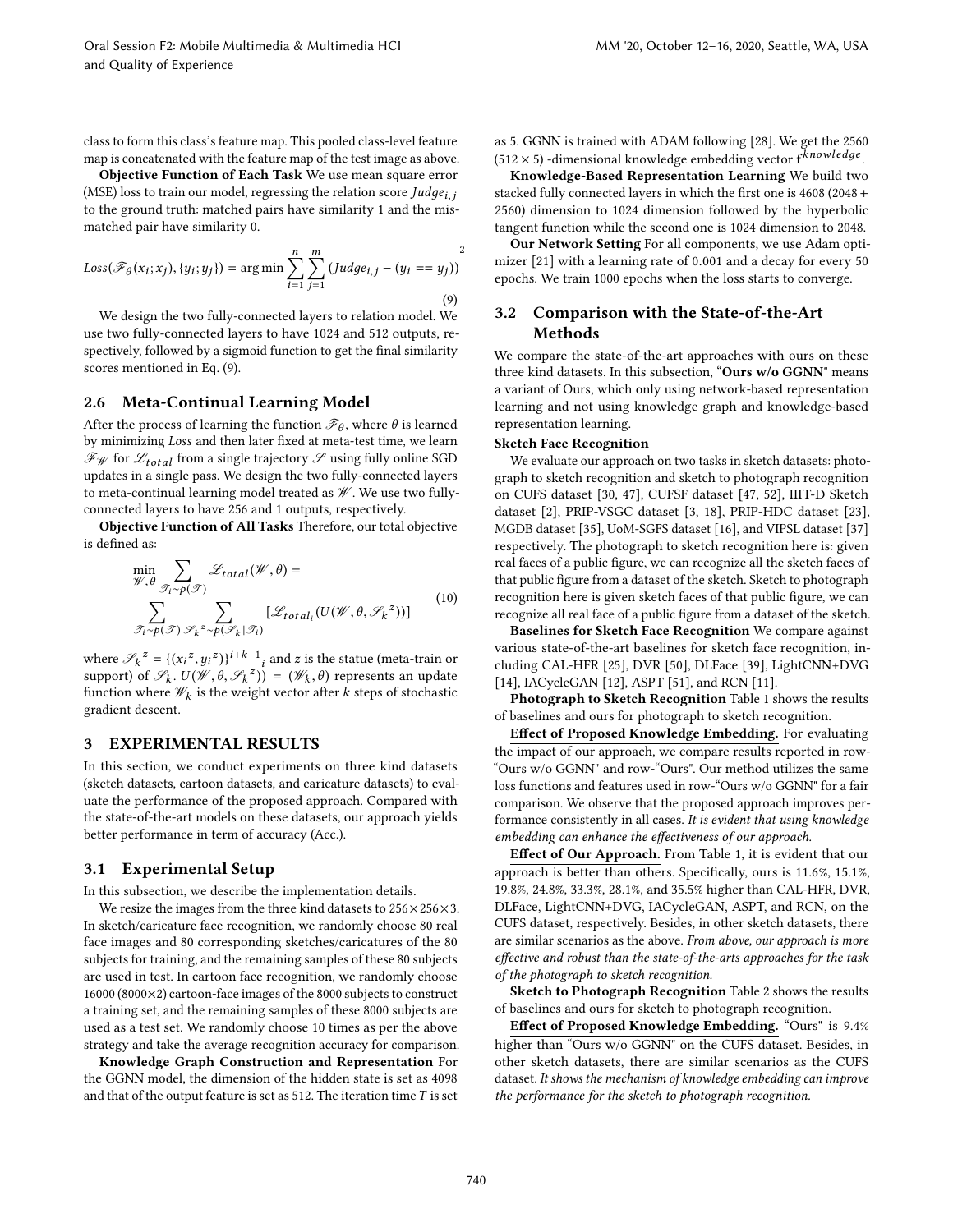Table 1: Recognition Accuracies (Percent) for The Task of Photograph to Sketch Recognition

| $Acc. (\%)$<br>Dataset<br>Method | <b>CUFS</b> | <b>CUESE</b> | <b>IIIT-D Sketch</b> | PRIP-VSGC | PRIP-HDC | <b>MGDB</b> | <b>UoM-SGES</b> | VIPSI. |
|----------------------------------|-------------|--------------|----------------------|-----------|----------|-------------|-----------------|--------|
| CAL-HFR                          | 86.6%       | 82.4%        | 92.8%                | 78.0%     | 88.3%    | 92.0%       | 82.4%           | 67.2%  |
| <b>DVR</b>                       | 83.1%       | 79.9%        | 92.0%                | 76.3%     | 88.1%    | 91.0%       | 94.8%           | 56.3%  |
| DLFace                           | 78.5%       | 77.7%        | 90.8%                | 76.4%     | 82.8%    | 86.1%       | 94.8%           | 40.7%  |
| LightCNN+DVG                     | 73.5%       | 73.7%        | 97.0%                | 74.7%     | 87.0%    | 74.7%       | 93.0%           | 53.6%  |
| <b>IACvcleGAN</b>                | 65.0%       | 57.6%        | 88.4%                | 71.4%     | 83.7%    | 88.3%       | 89.4%           | 45.9%  |
| <b>ASPT</b>                      | 70.2%       | 59.0%        | 85.4%                | 66.9%     | 78.4%    | 67.0%       | 81.6%           | 45.4%  |
| <b>RCN</b>                       | 62.8%       | 72.8%        | 90.3%                | 65.6%     | 77.7%    | 65.5%       | 78.5%           | 37.6%  |
| Ours w/o GGNN                    | 90.1%       | 89.8%        | 92.7%                | 88.7%     | 89.5%    | 90.0%       | 92.5%           | 72.4%  |
| Ours                             | 98.2%       | 91.2%        | 99.4%                | 92.6%     | 91.5%    | 93.7%       | 97.9%           | 74.6%  |

Effect of Our Approach. "Ours" is better than others. Concretely, "Ours" is 10.3%, 11.8%, 18.8%, 26.1%, 30.0%, 25.3%, and 34.1% higher than CAL-HFR, DVR, DLFace, LightCNN+DVG, IACycle-GAN, ASPT, and RCN, on the CUFS dataset, respectively. Besides, in other sketch datasets, there are similar scenarios as the above. From above, our approach is more effective and robust than the state-of-thearts approaches for the task of the sketch to photograph recognition.

Table 2: Recognition Accuracies (Percent) for The Task of Sketch to Photograph Recognition

| Acc.(%)<br>Dataset<br>Method | <b>CUES</b> | <b>CUESE</b> | <b>IIIT-D Sketch</b> | PRIP-VSGC | PRIP-HDC | <b>MGDB</b> | <b>UoM-SGES</b> | VIPSI. |
|------------------------------|-------------|--------------|----------------------|-----------|----------|-------------|-----------------|--------|
| CAL-HFR                      | 89.5%       | 84.0%        | 95.0%                | 80.3%     | 89.5%    | 96.9%       | 84.6%           | 69.4%  |
| <b>DVR</b>                   | 88.0%       | 82.4%        | 94.0%                | 76.8%     | 90.3%    | 94.7%       | 97.8%           | 58.8%  |
| DLFace                       | 81.0%       | 82.2%        | 93.6%                | 77.6%     | 85.1%    | 87.9%       | 96.1%           | 43.0%  |
| LightCNN+DVG                 | 73.7%       | 73.8%        | 98.1%                | 78.7%     | 87.6%    | 78.4%       | 97.9%           | 57.1%  |
| IACycleGAN                   | 69.8%       | 61.4%        | 92.0%                | 76.1%     | 84.1%    | 92.6%       | 92.3%           | 48.5%  |
| <b>ASPT</b>                  | 74.5%       | 60.2%        | 89.3%                | 71.9%     | 82.0%    | 68.1%       | 86.1%           | 47.2%  |
| <b>RCN</b>                   | 65.7%       | 77.1%        | 91.8%                | 65.8%     | 78.0%    | 68.5%       | 82.0%           | 37.9%  |
| Ours w/o GGNN                | 90.4%       | 94.2%        | 92.9%                | 92.8%     | 90.6%    | 90.4%       | 97.2%           | 77.2%  |
| Ours                         | 99.8%       | 94.9%        | 100.0%               | 96.5%     | 91.5%    | 94.2%       | 99.9%           | 78.3%  |

#### Caricature Face Recognition

We evaluate our approach on two tasks in caricature datasets: photograph to caricature recognition and caricature to photograph recognition on WebCaricature dataset [20], IIIT-CFW dataset [32], Caricature-207 dataset [22] and CaVI dataset [17] respectively. Photograph to caricature recognition here is: given real faces of a public figure, we can recognize all the caricature faces of that public figure from a dataset of caricature. Caricature to photograph recognition here is: given caricature faces of that public figure, we can recognize all real face of a public figure from a dataset of caricature.

Baselines for Caricature Face Recognition We compare against various state-of-the-art baselines for caricature face recognition, including PFRN [61], GFDF [7] and DDML [31].

Photograph to Caricature Recognition Table 3 shows the results of baselines and ours for photograph to caricature recognition.

Effect of Proposed Knowledge Embedding. From Table 3, "Ours" is  $3.4\%$  higher than "Ours w/o GGNN" on the WebCaricature dataset. Besides, in other caricature datasets, there are similar scenarios as WebCaricature. It shows the design of knowledge embedding can improve the performance for the photograph to caricature recognition.

Effect of Our Approach. "Ours" is better than others. At length, łOurs" is 6.2%, 8.1%, and 10.4% higher than GFDF, DDML, and PFRN, on the WebCaricature dataset, respectively. Besides, in other caricature datasets, there are similar scenarios as the above. From above,

our approach is more effective and robust than the state-of-the-arts approaches for the task of the photograph to caricature recognition.

Table 3: Recognition Accuracies (Percent) for The Task of Photograph to Caricature Recognition

| Acc.(%)<br>Dataset<br>Method | WebCaricature | <b>IIIT-CFW</b> | Caricature-207 | CaVI  |
|------------------------------|---------------|-----------------|----------------|-------|
| <b>GFDF</b>                  | 87.5%         | 86.6%           | 87.5%          | 95.6% |
| DDML                         | 85.7%         | 86.5%           | 86.7%          | 94.9% |
| <b>PFRN</b>                  | 83.3%         | 84.5%           | 86.3%          | 96.3% |
| Ours w/o GGNN                | 90.3%         | 92.4%           | 94.8%          | 96.8% |
| Ours                         | 93.7%         | 97.6%           | 97.3%          | 99.8% |

Caricature to Photograph Recognition Table 4 shows the results of baselines and ours for caricature to photograph recognition.

Effect of Proposed Knowledge Embedding. From Table 4, "Ours" is  $2.5\%$  higher than "Ours w/o GGNN" on the WebCaricature dataset. Besides, in other caricature datasets, there are similar scenarios as WebCaricature. Knowledge embedding plays an important role in our model for caricature to photograph recognition.

Effect of Our Approach. "Ours" is better than others. Explicitly, "Ours" is 5.6%, 6.9%, and 4.3% higher than GFDF, DDML, and PFRN, on the WebCaricature dataset, respectively. Besides, in other caricature datasets, there are similar scenarios as the above. From above, our approach is more effective and robust than the state-of-thearts approaches for the task of caricature to photograph recognition.

Table 4: Recognition Accuracies (Percent) for The Task of Caricature to Photograph Recognition

| Acc. (%)<br>Dataset<br>Method | WebCaricature | <b>IIIT-CFW</b> | Caricature-207 | CaVI  |
|-------------------------------|---------------|-----------------|----------------|-------|
| <b>GFDF</b>                   | 91.1%         | 88.4%           | 91.7%          | 97.7% |
| DDML                          | 89.9%         | 91.2%           | 90.5%          | 95.1% |
| <b>PFRN</b>                   | 92.5%         | 93.7%           | 94.4%          | 95.7% |
| Ours w/o GGNN                 | 94.2%         | 93.9%           | 95.0%          | 98.5% |
| Ours                          | 96.8%         | 99.9%           | 98.3%          | 99.9% |

#### Cartoon Face Recognition

We evaluate our approach on cartoon face recognition in the cartoon dataset (i.e., DanbooruCharacter dataset [1, 48]): given cartoon faces of a public figure, we can recognize other cartoon faces of that public figure from a dataset of the cartoon.

Baselines for Face Recognition We compare against various state-of-the-art baselines for face recognition, including Center-Loss Face [49], SphereFace [26], CosFace [45] and ArcFace [9].

Effect of Proposed Knowledge Embedding. From Table 5, "Ours" is 13.2% higher than "Ours w/o GGNN" on the DanbooruCharacter dataset. It implies knowledge embedding is an important designing in our model for cartoon face recognition.

Effect of Our Approach. From Table 5, "Ours" is better than others. More specially, "Ours" is 43.3%, 42.2%, 36.6%, and 30.5% higher than Center-Loss Face, SphereFace, CosFace, and ArcFace, on the DanbooruCharacter dataset, respectively. From above, our approach is more effective and robust than the state-of-the-arts approaches for the task of cartoon face recognition.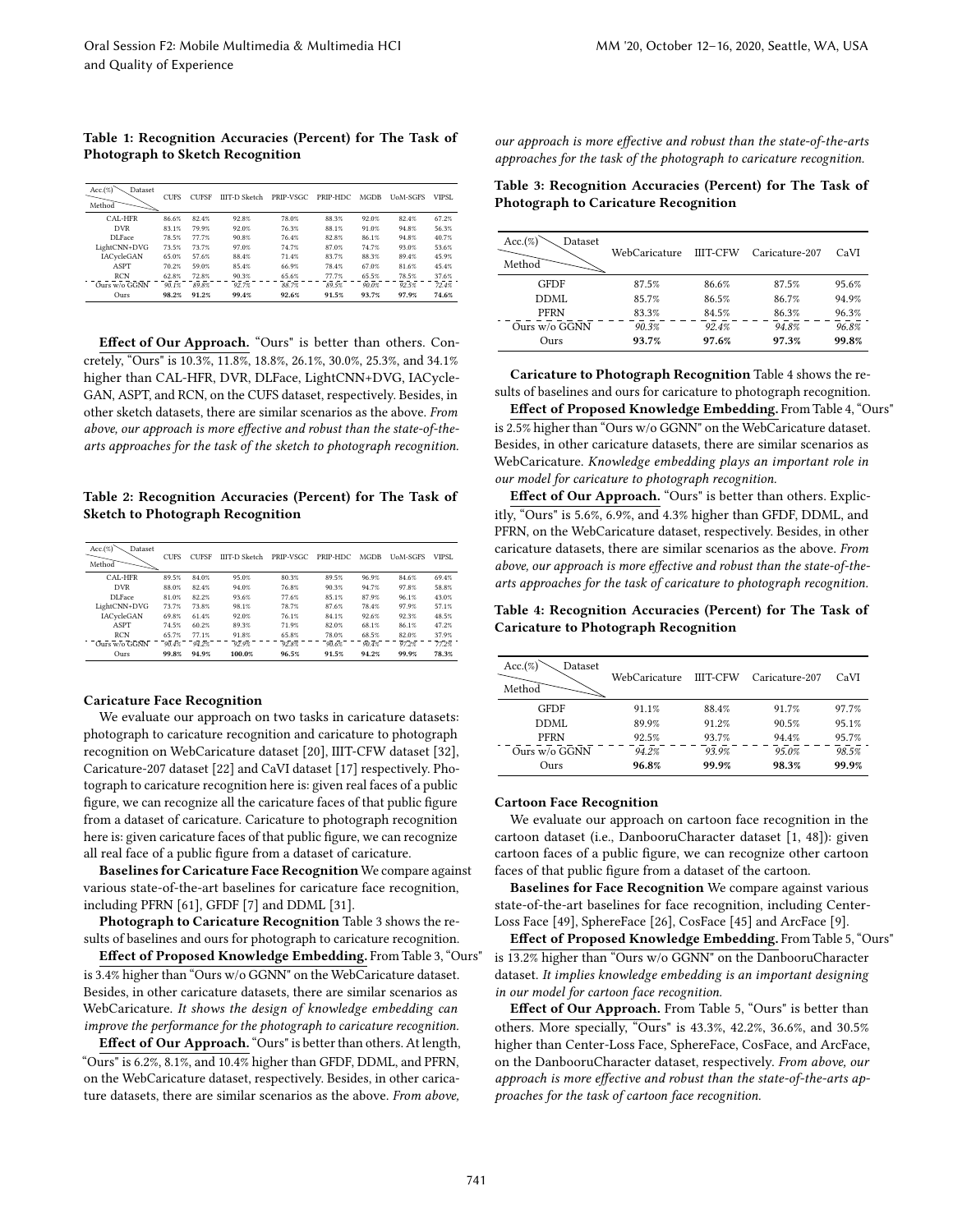#### Table 5: Comparison for Cartoon Face Recognition





Figure 4: Cross-Database Recognition Accuracy of the Proposed Method. Our method is on the CUFS and CUFSF datasets for training, with respect to testing on the IIIT-D dataset, the PRIP-VSGC dataset and the PRIP-HDC dataset.

# 3.3 Discussion on the Generalization Ability

The data distributions in different heterogeneous face scenarios could be different from that during model development. To explore the generalization ability of the proposed method, we only use the CUFS and CUFSF datasets as sketch datasets to train our model for task of photograph to sketch recognition. Then, we evaluate it with cross-database testing on the IIIT-D dataset, the PRIP-VSGC composite sketch database, and the PRIP-HDC dataset. We run ten times following the above strategy in this discussion. In results, the recognition accuracy comparisons of testing on these datasets are shown in Figure 4. This experiment indicates that the proposed method could achieve good recognition performance in such a challenging scenario.

#### 4 CONCLUSION

This paper presents a joint cross-modal model based on knowledge embedded meta-continual learning that can handle extreme variations present in sketches, cartoons, caricatures for recognition tasks. In particular, we present a novel deep relation network supervised via the knowledge embedding mechanism. To mitigate catastrophic forgetting, we design a meta-continual model that updates our network and improves the accuracy of its predictions. By this meta-continual model, our network can learn from its past. Our model that bridges sketches, cartoons, caricatures, and truelife face photograph modality facilitates the successful transfer of information across the modalities. Experimental results show our model has strong robustness and high recognition accuracy.

# ACKNOWLEDGMENT

This work is supported in part by the Key Research and Development Program of Guangzhou (202007050002), in part by the National Natural Science Foundation of China (61806198, 61533019, U1811463), and in part by the National Key Research and Development Program of China (No. 2018AAA0101502).

### REFERENCES

- [1] Gwern Branwen Aaron Gokaslan Anonymous, the Danbooru community. 2019. Danbooru2018: A Large-Scale Crowdsourced and Tagged Anime Illustration Dataset. https://www.gwern.net/Danbooru2018. https://www.gwern.net/ Danbooru2018 Accessed: DATE.
- [2] H. S. Bhatt, S. Bharadwaj, R. Singh, and M. Vatsa. 2012. Memetically Optimized MCWLD for Matching Sketches With Digital Face Images. IEEE Transactions on Information Forensics and Security 7, 5 (Oct 2012), 1522-1535. https://doi.org/10. 1109/TIFS.2012.2204252
- [3] IQ Biometrix. 2003. FACES 4.0. *Houston, TX: Author* (2003). [4] Tianshui Chen. Liang Lin. Riquan Chen. Yang Wu, and
- Tianshui Chen, Liang Lin, Riquan Chen, Yang Wu, and Xiaonan Luo. 2018. Knowledge-Embedded Representation Learning for Fine-Grained Image Recognition. In Proceedings of the Twenty-Seventh International Joint Conference on Artificial Intelligence, ITCAI-18. International Joint Conferences on Artificial Intelligence Organization, 627-634. https://doi.org/10.24963/ijcai.2018/87
- [5] Tianshui Chen, Weihao Yu, Riquan Chen, and Liang Lin. 2019. Knowledge-Embedded Routing Network for Scene Graph Generation. In Conference on Computer Vision and Pattern Recognition.
- [6] Michael W. Cole, Jeremy R. Reynolds, Jonathan D. Power, Grega Repovs, Alan Anticevic, and Todd S. Braver. 2013. Multi-task connectivity reveals flexible hubs for adaptive task control. Nature Neuroscience 16, 9 (2013), 1348-1355. https://doi.org/10.1038/nn.3470
- [7] Lingna Dai, Fei Gao, Rongsheng Li, Jiachen Yu, Xiaoyuan Shen, Huilin Xiong, and Weilun Wu. 2019. Gated Fusion of Discriminant Features for Caricature Recognition. In Intelligence Science and Big Data Engineering. Visual Data Eng*ineering, Zh*en Cui, Jinshan Pan, Shanshan Zhang, Liang Xiao, and Jian Yang<br>(Eds.). Springer International Publishing, Cham, 563–573.
- [8] T. de Freitas Pereira, A. Anjos, and S. Marcel. 2019. Heterogeneous Face Recognition Using Domain Specific Units. IEEE Transactions on Information Forensics and Security 14, 7 (July 2019), 1803-1816. https://doi.org/10.1109/TIFS.2018.2885284
- [9] Jiankang Deng, Jia Guo, Niannan Xue, and Stefanos Zafeiriou. 2019. ArcFace: Additive Angular Margin Loss for Deep Face Recognition. In The IEEE Conference on Computer Vision and Pattern Recognition (CVPR).
- [10] Z. Deng, X. Peng, Z. Li, and Y. Qiao. 2019. Mutual Component Convolutional Neural Networks for Heterogeneous Face Recognition. IEEE Transactions on Image Processing 28, 6 (June 2019), 3102-3114. https://doi.org/10.1109/TIP.2019. 2894272
- [11] Zhongying Deng, Xiaojiang Peng, and Yu Qiao. 2019. Residual compensation networks for heterogeneous face recognition. In Proceedings of the AAAI Conference on Artificial Intelligence, Vol. 33. 8239-8246.
- [12] Yuke Fang, Weihong Deng, Junping Du, and Jiani Hu. 2020. Identity-aware CycleGAN for face photo-sketch synthesis and recognition. Pattern Recognition 102 (2020), 107249. https://doi.org/10.1016/j.patcog.2020.107249
- [13] Martha J. Farah. 2018. Socioeconomic status and the brain: prospects for neuroscience-informed policy. Nature Reviews Neuroscience 19, 7 (2018), 428-438. https://doi.org/10.1038/s41583-018-0023-2
- [14] Chaoyou Fu, Xiang Wu, Yibo Hu, Huaibo Huang, and Ran He. 2019. Dual Variational Generation for Low-Shot Heterogeneous Face Recognition. In NeurIPS.
- [15] Jianlong Fu, Heliang Zheng, and Tao Mei. 2017. Look Closer to See Better: Recurrent Attention Convolutional Neural Network for Fine-Grained Image Recognition. In The IEEE Conference on Computer Vision and Pattern Recognition (CVPR).
- [16] C. Galea and R. A. Farrugia. 2016. A Large-Scale Software-Generated Face Composite Sketch Database. In 2016 International Conference of the Biometrics Special Interest Group (BIOSIG). 1-5. https://doi.org/10.1109/BIOSIG.2016.7736902
- [17] Jatin Garg, Skand Vishwanath Peri, Himanshu Tolani, and Narayanan.C Krishna. 2018. Deep Cross Modal Learning for Caricature Verification and Identification (CaVINet). In Proceedings of the 2018 ACM Conference on Multimedia. ACM.
- [18] H. Han, B. F. Klare, K. Bonnen, and A. K. Jain. 2013. Matching Composite Sketches to Face Photos: A Component-Based Approach. IEEE Transactions on Information Forensics and Security 8, 1 (Jan 2013), 191-204. https://doi.org/10.1109/TIFS.2012. 2228856